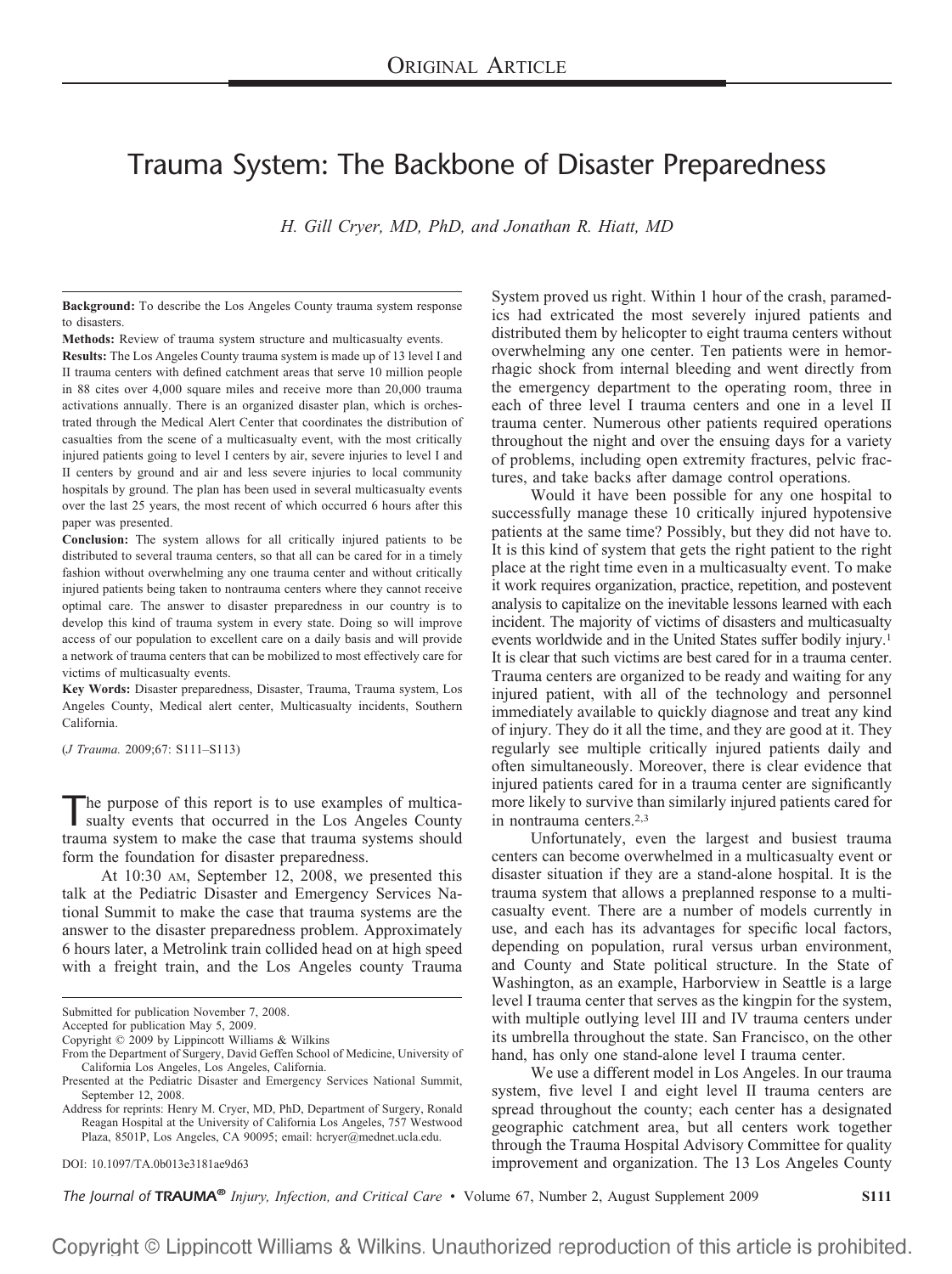trauma centers serve more than 10 million people in 88 cities over 4,000 square miles and receive more than 20,000 trauma activations annually or a trauma victim every 25 minutes. Although each trauma center is normally responsible only for patients within its specific catchment area, during a multicasualty disaster event, patients can be distributed to all the trauma centers as well as other nontrauma center hospitals that have agreed to participate.

## **MATERIALS AND METHODS**

We reviewed the Los Angeles County disaster plan and several of the multicasualty incidents that we have cared for using that plan.

## **RESULTS**

The LA County disaster plan has been predetermined. It follows the concept outlined by MacKersie4, and it is designed to distribute the most severely injured patients to level I trauma centers, the severely and moderately injured patients to level II trauma centers, and patients with minor injuries to participating community hospitals. When a multicasualty event occurs, the Medical Alert Center (MAC) is notified by emergency medical services. MAC then sends out a multicasualty incident poll to hospitals in the region via the ReddiNet (all but one 9-1-1 receiving facilities in LA County have ReddiNet) for their bed availability. Trauma centers have a priori agreed to take a minimum number of patients without polling (6 trauma patients for level I and 3 patients for level II). The MAC will then relay the bed availability of the area hospitals to the paramedics who will transport the patients accordingly. The MAC will inform the hospitals and trauma centers of patients en route. In practice, this requires coordination of multiple paramedic services, including city fire and county fire, as well as several transport services, including basic life support ambulances, city and county fire, and county sheriff helicopters. A plan alone is of course insufficient. That plan must be practiced with semi-annual drills, and it must be used. Only by continuous scrutiny and use can imperfections in the plan be identified and rectified. Los Angeles has been the site of numerous disasters and multicasualty events since the inception of the trauma system 25 years ago (Table 1). Further analysis of a few of these events will illustrate how the system is ideally suited for multicasualty disaster response.

|           |  | TABLE 1. Multicasualty Incidents in Southern California |  |
|-----------|--|---------------------------------------------------------|--|
| 1983–2008 |  |                                                         |  |

| Incident                                  | Year | Number Injured | Number Died* |
|-------------------------------------------|------|----------------|--------------|
| Westwood disaster                         | 1984 | 51             |              |
| LAX airline crash                         | 1991 | 64             | 34           |
| Rodny King riot                           | 1992 | 1200           | 38           |
| Northridge quake                          | 1994 | 138            | 33           |
| Santa Monica crash                        | 2003 | 73             | 10           |
| Glendale train crash                      | 2005 | 106            | 10           |
| Chatsworhth train crash                   | 2008 | 135            | 25           |
| *Represents total deaths in the incident. |      |                |              |

The first illustrative event was the LAX US Air, Sky-West Airline collision in 1991. A 737 landed on a stationary commuter plane in the dark. The two planes fused together and slid down the runway until striking a hanger and bursting into flames. All passengers in the commuter plane were dead at the scene, as were 20 on the 737. There were 30 injured patients able to leave the 737, 13 of them with severe injuries. The injured patients were all transported by helicopter with a single severely injured patient and one or two less severely injured patients to each of the 13 trauma centers in the system. All patients survived, and the impact on each trauma center was minimal. For the trauma centers, it was business as usual and really no different from any other night. We did not even think to write it up. But we do recognize that in some respects we were lucky. The incident happened at the airport that has a city fire station, multiple aircraft for transport, and easy access and outflow for the multiple aircraft used to transport the patients.

The second incident was the Santa Monica farmers' market car crash.<sup>5</sup> An elderly man lost control of his car and barreled through three blocks of pedestrians in a crowded street that was supposedly blocked off to cars. This incident occurred in a busy part of the city, with little space for helicopters. Of the 73 injured people, eight were dead at the scene and 51 were distributed to area hospitals. Only two of these patients died. Of the 51 patients transported, 15 went to the University of California, Los Angeles by ground ambulance because it was the closest level I trauma center. An additional eight patients were taken by air to four other level I trauma centers, and 28 patients with lesser injuries were taken by ground to four area community hospitals. Again, the majority of severely injured patients were distributed to multiple level I trauma centers.

The most recent disaster was the Chatsworth Metrolink train crash that occurred on the final day of the disaster summit. There were 25 people dead at the scene. Of the 98 Chatsworth patients transported to area hospitals, 25 were transported to four level I trauma centers by air  $(5-8)$  patients per center). Four level II trauma centers received 39 patients by air and ground (2–17 patients per center). Eight local community hospitals received 34 patients, all by ground (2–12 per hospital). The field triage status was recorded for 91 patients. Of these, level I and II trauma centers received 27 of 33 (82%) of the immediate critical patients, 25 of 45 (56%) second-tier patients, and 9 of 13 (69%) minor injury patients. Community hospitals received only 6 of 33 (18%) critical patients, 20 of 45 (44%) moderate patients, and 4 of 13 (31%) minor patients. Only one patient transported from the scene died.

## **DISCUSSION**

These examples illustrate the effectiveness of a mature trauma system for disaster preparedness and disaster management. The most severely injured patients are distributed to level I trauma centers, whereas patients with moderate to severe injuries are sent to level II trauma centers, and patients with minor injuries are distributed to community hospitals, resulting in an extremely low mortality rate. The success of this system rests on the concept that disasters are unpredict-

**S112** *© 2009 Lippincott Williams & Wilkins*

Copyright © Lippincott Williams & Wilkins. Unauthorized reproduction of this article is prohibited.